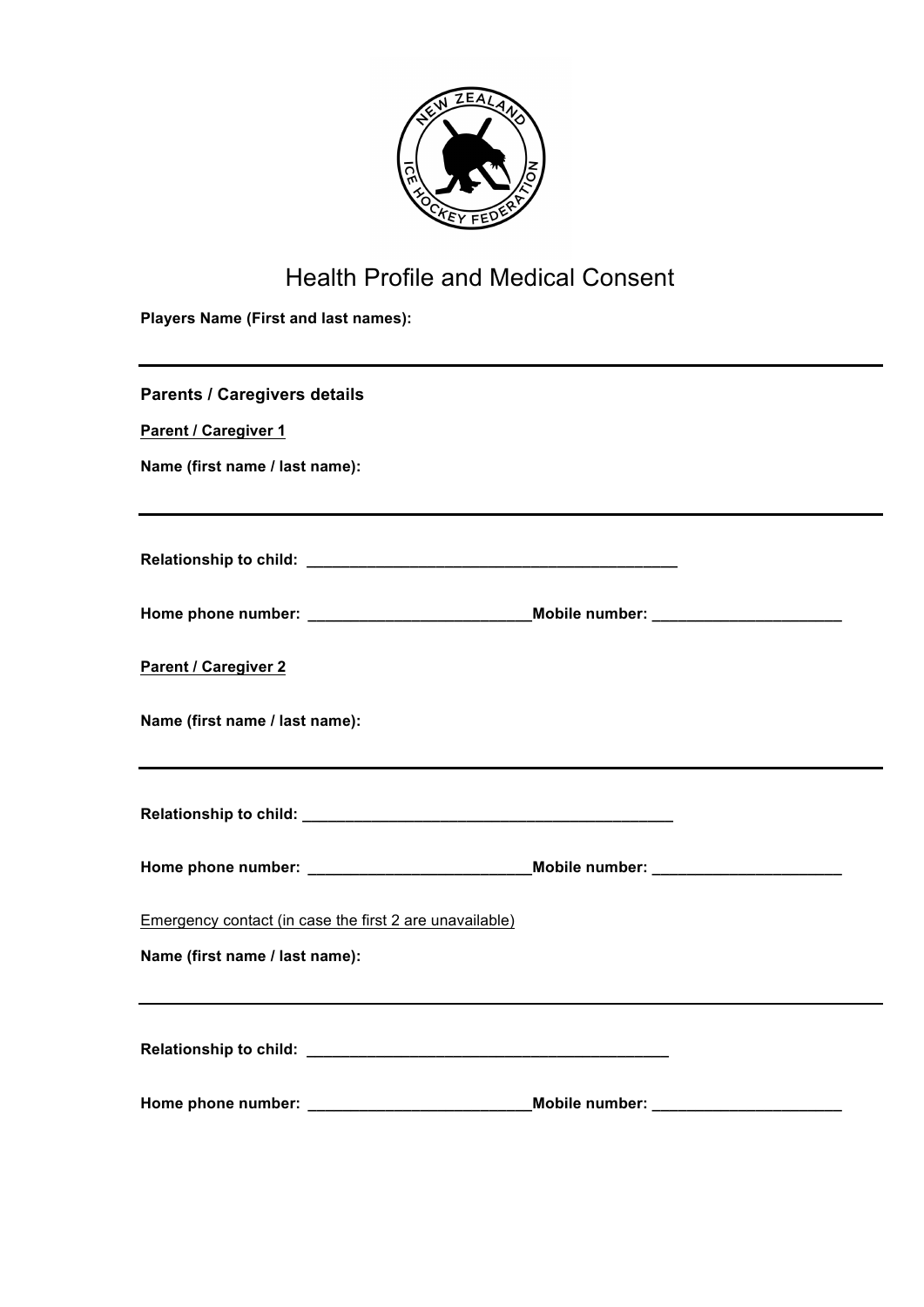| Players<br>Name:                                                          | Medic Alert Number:                                                                                                   |                 |
|---------------------------------------------------------------------------|-----------------------------------------------------------------------------------------------------------------------|-----------------|
| 1. Please tick if your child has any of the following:                    |                                                                                                                       | (if applicable) |
| Migraine                                                                  | Asthma<br>Epilepsy                                                                                                    |                 |
| <b>Diabetes</b>                                                           | <b>Travel sickness</b><br>Fits of any type                                                                            |                 |
| Chronic nose bleeds                                                       | Heart condition<br>Dizzy spells                                                                                       |                 |
| Colour blindness                                                          | Other (Please specify)                                                                                                |                 |
| ADHD                                                                      |                                                                                                                       |                 |
| For overnight events<br>Sleepwalking                                      | Bedwetting                                                                                                            |                 |
| 2. Is your child currently taking medication?                             | Yes                                                                                                                   | No              |
| If YES, please state: Health condition/s:                                 |                                                                                                                       |                 |
| Name of medication/s:                                                     |                                                                                                                       |                 |
|                                                                           |                                                                                                                       |                 |
|                                                                           |                                                                                                                       |                 |
| Dosage and time/s to be taken:<br>Other Treatment:                        |                                                                                                                       |                 |
|                                                                           | No<br>Yes<br>Has your child had any major injuries (breaks or strains or concussion) or illness (glandular fever etc) |                 |
| 3. Is a health plan required?<br>If YES, please state the injury/illness: | in the last six months that may limit full participation in any activities?<br>Yes<br>No                              |                 |
| 4. Is your child allergic to any of the following?                        | Yes<br>Please specify<br>No                                                                                           |                 |
|                                                                           |                                                                                                                       |                 |
| Prescription medication<br>Food                                           |                                                                                                                       |                 |
| Insect bites/stings                                                       |                                                                                                                       |                 |
|                                                                           |                                                                                                                       |                 |
| Other allergies<br>What treatment is required?                            |                                                                                                                       |                 |
| 5. When was your child's last tetanus injection?                          |                                                                                                                       |                 |